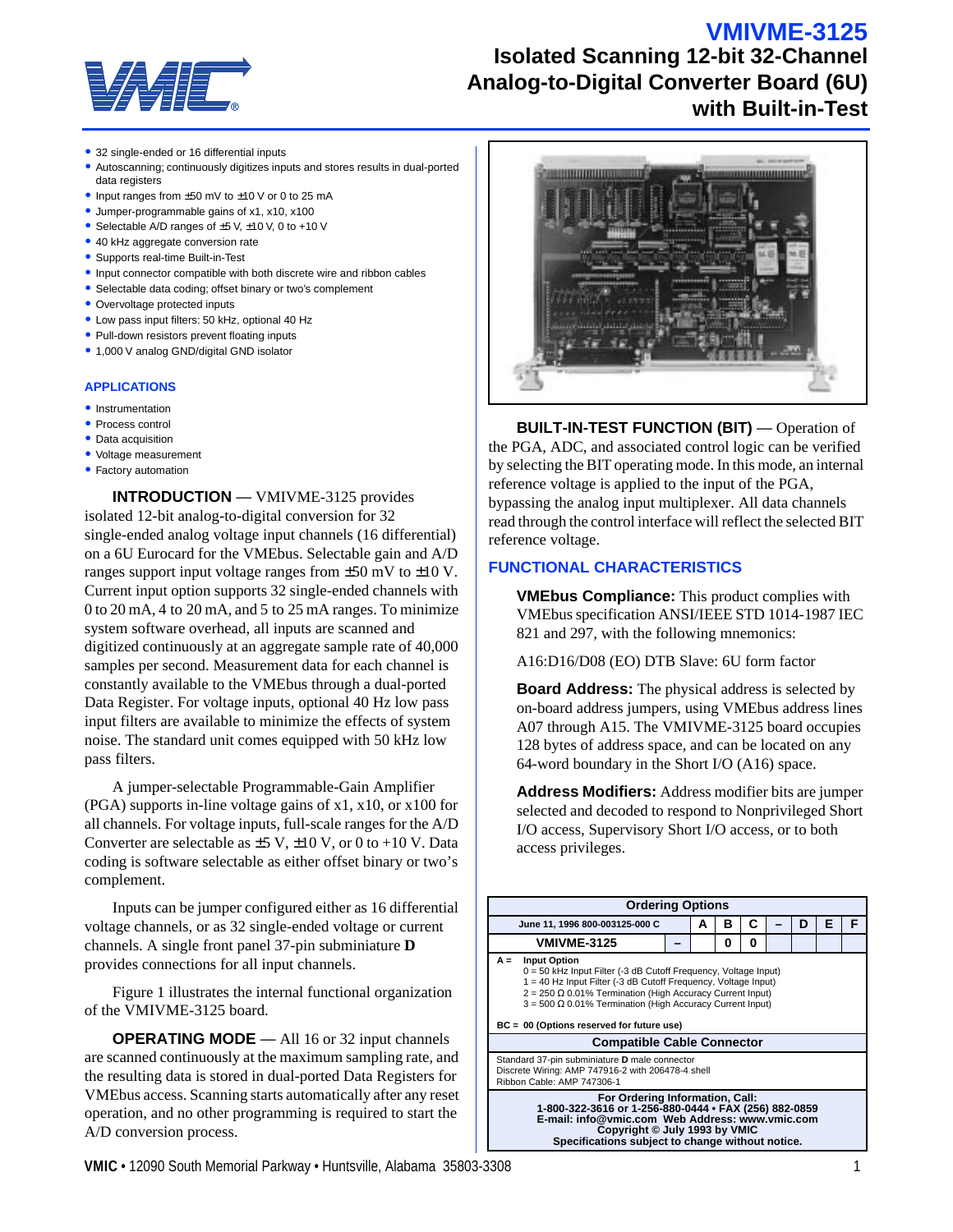

## **System Reset:** A System Reset establishes the following board status: Automatic scanning of all channels Front panel diagnostic LED indicator ON Offset Binary Data Format

## **Front Panel System Diagnostic LED:** A

software-controlled front panel LED turns ON at System Reset, and can be turned OFF under software control to provide an external indication that Built-in-Test has been completed.

**Analog Input Data Format:** Analog inputs are digitized and stored in 32 dual-ported Data Registers (16 registers for differential operation) as 12-bit right-justified digital values.

Software-selectable data codes are Offset Binary and Two's Complement. In two's complement coding, the sign bit (D11) is extended through the most significant bits of the Data Register (D12 through D15).

#### **SPECIFICATIONS**

 $(At +25 °C)$  and rated power supplies unless otherwise noted.)

## **INPUT CHARACTERISTICS**

**Number of Channels:** 32 single-ended or 16 differential voltage input channels 32 single-ended current input channels

**Voltage Ranges:** ±50 mV to ±10 V, bipolar: or 0 to +100 mV, 0 to +10 V unipolar.<sup>1</sup> Factory configured for ±10 V input range.

### **Current Termination:**

250 Ω 0.01% 500 Ω 0.01%

#### **Current Ranges:**

0 to 20 mA 4 to 20 mA 5 to 25 mA

**Input Impedance:** For voltage input options, 10 MΩ minimum, line-to-line and line-to-common<sup>2</sup>

**Common-Mode Voltage (CMV):** ±11 V, maximum CMV for differential inputs; zero input signal. CMV is referenced to an analog ground common to all inputs.

## **Common-Mode Rejection Ratio (CMRR):**

Minimum CMRR for differential inputs;  $350 \Omega$  source unbalance, DC-60 Hz:

| x100: | 90 dB |
|-------|-------|
| x10:  | 90 dB |
| x1:   | 72 dB |

#### **Input-to-VMEbus Isolation:** 1,000 VDC

#### **Input Noise:**

Maximum noise referred to input, 10 to 1,000 Hz, at 3  $\sigma^3$ :

| x100: | $300 \mu Vp-p$ |
|-------|----------------|
|       |                |

| x10: | $1.0 \text{ mVp-p}$ |
|------|---------------------|
|      |                     |

x1: 4.0 mVp-p

**Bandwidth, Each Input:** DC-to-Fc, where Fc is 50 kHz for the 50 kHz filter or 40 Hz for the 40 Hz filter option unit.

**Input Filter:** Single-pole passive low pass filter: -3 dB at 50 kHz or 40 Hz ±20 percent (voltage input options only)

**Overvoltage Protection:**  $\pm 40$  V maximum sustained, power applied; ±25 V power removed; ±40 V transient for one second

## **TRANSFER CHARACTERISTICS**

**Measurement Resolution:** 12 bits

**Channel Scan Rate:** 40 KSPS (Kilosamples per second) minimum aggregate rate

#### **Voltage Transfer Function:**

$$
E_{IN} = E_{LO} + E_{FSR} x \frac{N_{ADC}}{4,096} ;
$$

Where:

 $E_{IN}$  = Input voltage

 $E_{FSR}$  = Full-scale input range

 $E_{LO}$  = Lower end of input range

 $N_{ADC} = A/D$  Converter reading

Example:

For an  $N_{ADC}$  value of 0B33 HEX (2,867 decimal) in the ±5 V range:

 $E_{IN} = -5.000 + [10.000 \text{ x } (2,867/4,096)];$ 

 $= +2.000$  Volts

<sup>1.</sup> Input voltage range is determined as: INPUT RANGE = A/D RANGE + A/D GAIN.

<sup>2.</sup> To prevent isolated differential signal sources from *floating* beyond the input CMV range, a pull-down resistance of approximately 22  $\text{M}\Omega$  is provided between each input pin and analog return.

<sup>3.</sup> 3 σ includes 99.7 percent of all noise in a normal distribution.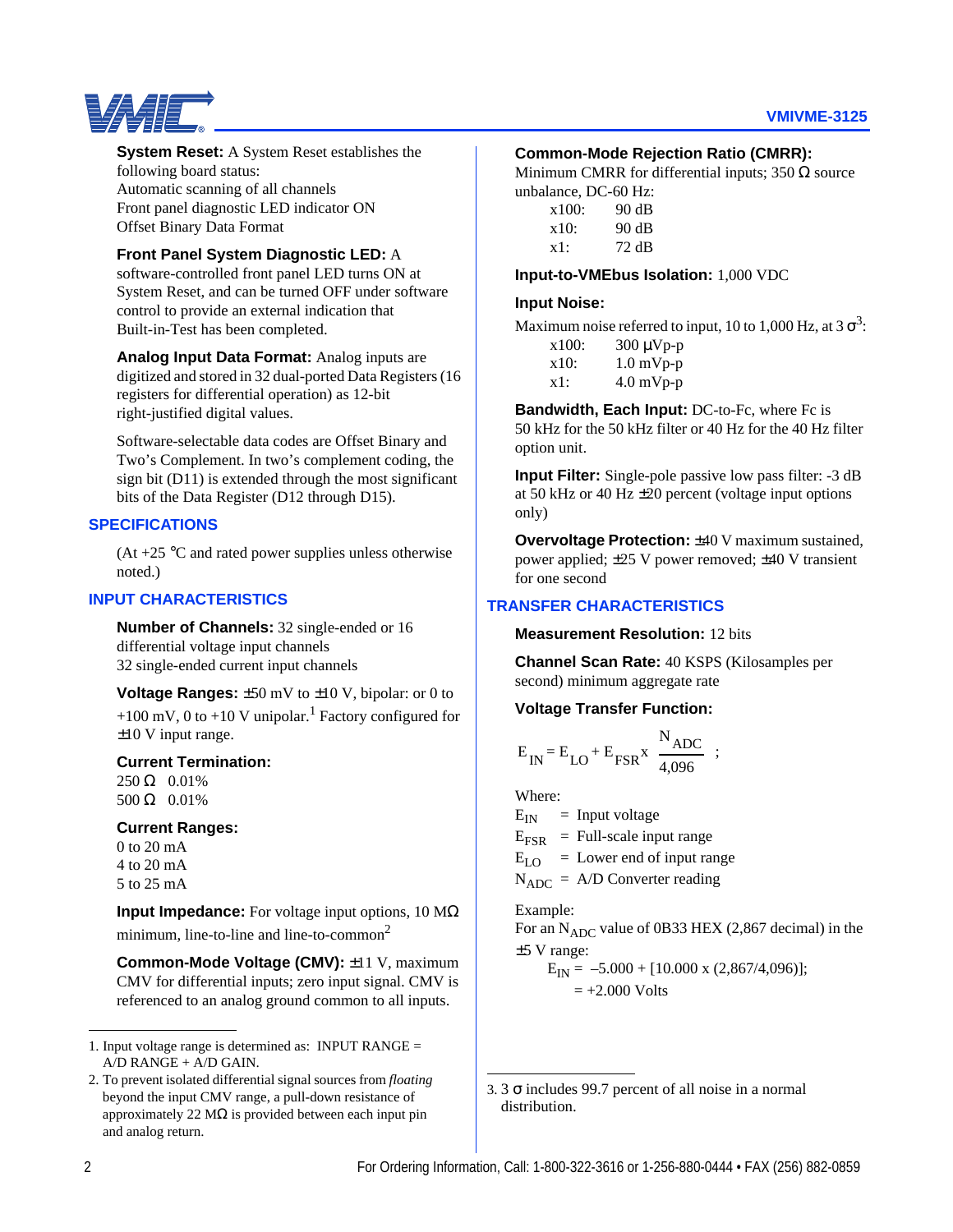#### **VMIVME-3125**



#### **Current Transfer Function:**

I IN  $E_{FSR}$ x N<sub>ADC</sub> R<sub>TERMINATION</sub>  $=$   $\frac{FSK}{R}$  ADC  $\frac{3}{2}$ ; /4,096

Where:

 $I_{IN}$  = Input current in amps  $E_{FSR}$  = 10 V unipolar  $N_{ADC} = A/D$  Converter reading  $R$ TERMINATION = 250  $\Omega$  or 500  $\Omega$  option

#### Example:

For an  $N_{ADC}$  value of 0800 HEX (2,048 decimal) with a 250  $\Omega$  termination:

 $I_{IN} = [10 \times (2,048/4,096)]/250;$ 

 $= 20$  mA

### **A/D Converter Input Range:** ±5 V, ±10 V, 0 to

+10 V; jumper selectable<sup>1</sup>

**A/D Converter Input Gain:** x1, x10, x100  $(\pm 0.3$  percent, jumper selectable)<sup>1,4</sup>

## **Accuracy4:**

Maximum Error: Voltage Input  $= \pm 0.04$  percent reading  $\pm 0.03$  percent range ±2.0 mV

Current Input (-200, -300 option)  $= \pm 0.05$  percent reading ±0.03 percent range ±2.44 µA

Voltage Example: For a  $+2.000$  V reading in the  $\pm$ 5 V range: Maximum Error= $\pm 0.8$  mV  $\pm 3.0$  mV  $\pm 2.0$  mV  $= \pm 5.8$  mV

#### **Stability:**

Temperature Drift, per Degree Celsius = ±30 PPM Reading ±25 PPM Range ±20 µV

Long-Term Drift, per  $1,000$  hr = ±50 PPM Reading ±45 PPM Range ±100 µV

**Interchannel Crosstalk:** -73 dB maximum, DC to 1 kHz with 50 kHz filter -67 dB maximum, DC to 1 kHz with 40 Hz filter

**BIT Reference Voltage:** Software selectable as 0.000 V, +4.980 V, +0.4928 V, 9.91 mV

**BIT Reference Accuracy:** ±30 mV ±30 PPM per °C (4.98 VDC)

## **PHYSICAL/ENVIRONMENTAL**

**Power Supply Requirements:** +5 VDC (±5 percent) at 2.5 A maximum

**Temperature:** 0 to  $+65$  °C, operating -40 to  $+85$  °C, storage

**Humidity:** 20 to 80 percent relative, noncondensing

**Altitude:** Operation to 10,000 ft (3,048 m)

**Cooling:** Forced air convection (standard VME slot)

**Dimensions:** Dual height Eurocard (6U) board

**Weight:** 0.7 kgm maximum

**Input Connector (P3):** 37-pin subminiature **D** female connector

## **TRADEMARKS**

The VMIC logo is a registered trademark of VMIC. Other registered trademarks are the property of their respective owners.

<sup>4.</sup> Indicated accuracy applies after calibration at the selected input voltage range. To maintain full accuracy, calibration should always be performed if the range or gain is changed.